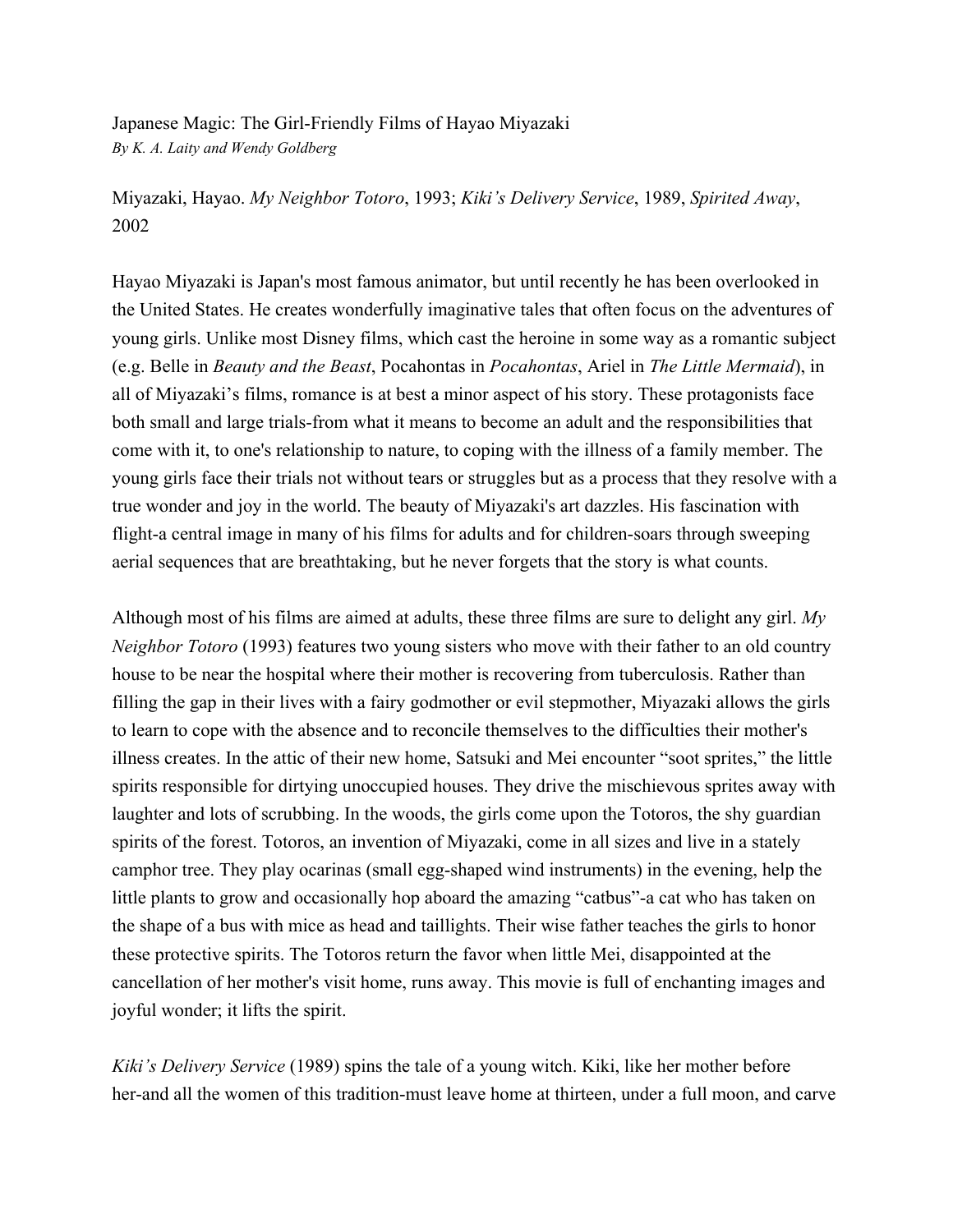out a life for herself in a new town. Accompanied by her opinionated cat Jiji-and her father's transistor radio-Kiki flies on her broom to a far city by the ocean's shore. But this modern city has forgotten about real witches. Kiki is at a loss until she's taken in by a kindly, pregnant baker. Although flying is her only accomplished magical skill, Kiki finally figures out a way to make her living: delivering packages around town. The determined girl has her ups and downs (quite literally-Miyazaki's soaring artwork gives viewers a vicarious thrill in the many flying sequences), but Kiki finds ways to fit in the big city life and make a few friends. However, after a series of disappointments, Kiki begins to lose her confidence-and her magic. She can't fly or understand her cat's language anymore. Her friend Ursula arrives and the cheerful painter helps Kiki to realize that her art-her magic-is only an expression of what is in her heart and mind. The young witch starts to regain her confidence, and just in time-her friend Tombo's life is in danger, hanging by a rope from a runaway zeppelin. If she can only fly again, Kiki might be able to save him.

The Oscar-winning *Spirited Away* (2002) follows the adventure of Chihiro, whom we first meet grumbling from the back seat of her parents' car. She's angry because they are moving away from her friends and her school. Taking a wrong turn on the way to their new home, the family discovers what appears to be an abandoned theme park. But all is not as it seems; when her parents magically transform after eating food meant for the park's ghostly inhabitants, Chihiro runs away in panic and confusion. She must fight to return to the spirit world and rescue her parents from the control of the devious Yu-baaba, who runs the town. Unlike many of Miyazaki's girls, Chihiro is not spunky from the start, but timid and seemingly powerless. Her courage and resourcefulness develop as she faces many trials: she learns to work hard at Yu-baaba's bathhouse; she fights to remember her name and her identity in this non-human place; and she must decide who she can trust among the characters, including Haku, who has a few secrets of his own. A large part of the visual delight comes from the fantastic inhabitants of the spirit world whom Sen (as she is renamed) must attend in the bathhouse. Ghosts, gods and other spirits who allow Miyazaki to explore the farthest reaches of movement and form.

Stunning art work such as flowing rivers and rippling winds that look almost real, expressive faces, extraordinary creatures are perhaps the most salient features in Miyazaki's films. Yet, the touching and positive stories will echo for a long time to come. These films will please feminists with their depiction of girls as complex, interesting people, rather than simply offering escapist romantic fantasies. Tales like Kiki's, Chihiro's, and Satsuki and Mei's move without ever slipping into sentimentality. They will make you cheer for their triumphs and suffer with their disappointments. The evocative music supplied by Joe Hisaishi fits each change in mood without